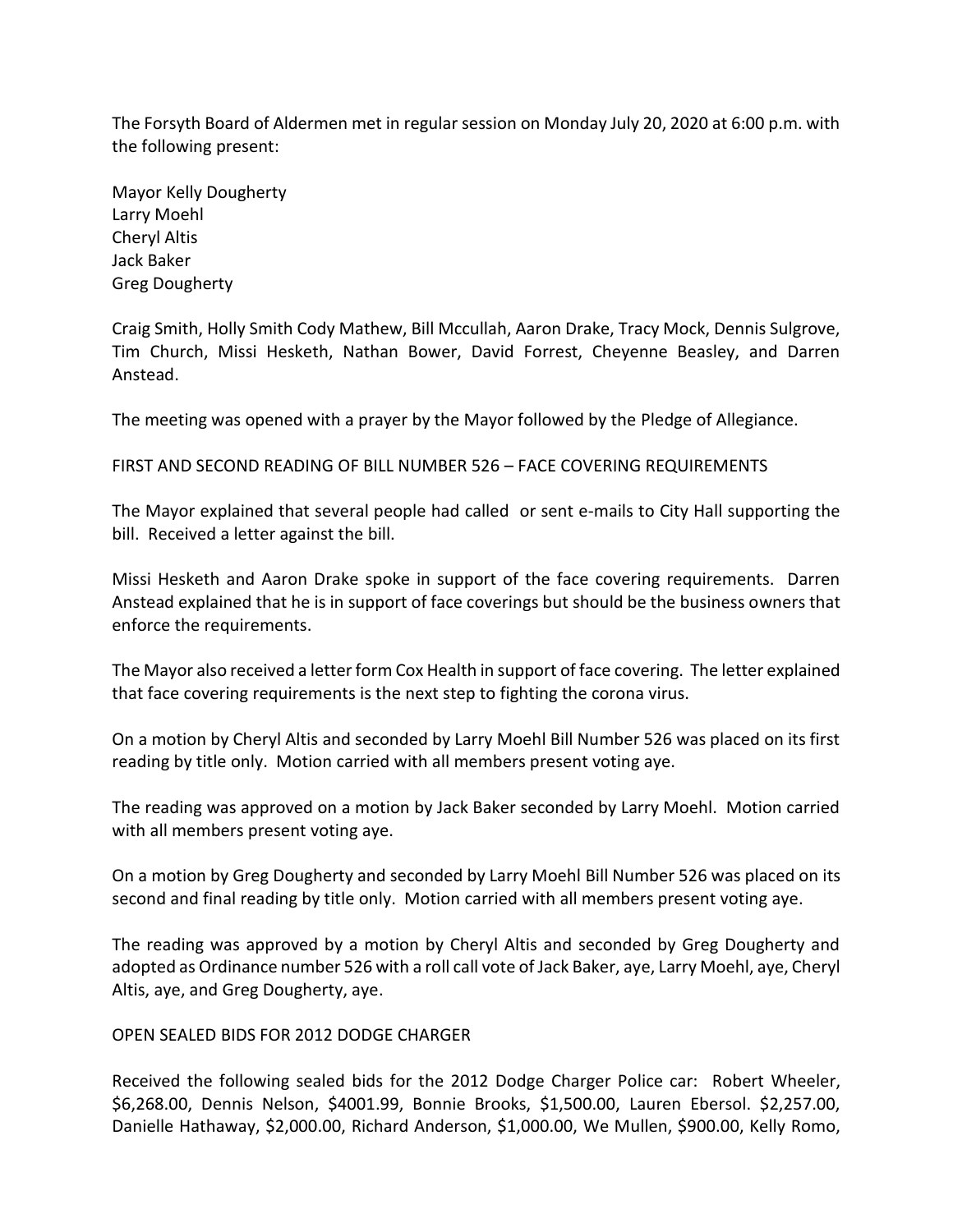\$3,000.00, Andrew Bryant, \$1,000.00, Dakota King, \$2,000.00, Stacey Mullins, \$1,500.00, Yousef Dabbagh, \$1,675.00, John Koch, \$1,000.00, Kelly Barlow, \$310.00, Michael Gannott, \$721.61.

On a motion by Jack Baker and seconded by Larry Moehl it was approved to accept the bid for the 2012 Dodge Charger from Robert Wheeler in the amount of \$6,268.00. Motion carried with all members present voting aye.

FIRST READING OF BILL NUMBER 527 – CONFLICT OF INTEREST

On a motion by Jack Baker and seconded by Greg Dougherty Bill Number 527 was placed on its first reading by title only. Motion carried with all members present voting aye.

The reading was approved on a motion by Greg Dougherty and seconded by Larry Moehl. Motion carried with all members present voting aye.

Second and final reading at the next meeting in August.

APPROVE SCHOOL RESOURCE OFFICER AGREEMENT WITH FORSYTH SCHOOL

The Mayor explained that the board approved the agreement at the June meeting, but changes were made to the agreement. The agreement was changed to reflect and eight-hour day.

On a motion by Jack Baker and seconded by Cheryl Altis it was approved to accept the school resource officer agreement as presented. Motion carried with all members present voting aye.

APPROVE MO HWY AND TRANSPORTATION GROWING TOGETHER AGREEMENT ROUND ABOUT

The Mayor explained that Chris Robertson has been working on the beautification of the round about. He was unable to attend the meeting to discuss the project.

On a motion by Jack Baker and seconded by Greg Dougherty it was approved to table this discussion until the next meeting in August. Motion carried with all members present voting aye.

## PROPERTY DISCUSSION – LIFT STATION AND HWY 160 PROPERTY

On a motion by Cheryl Altis and seconded by Greg Dougherty it was approved to table this agenda item until the next meeting in August. Due to Chris Robertson no being able to attend. Motion carried with all members present voting aye.

## RE-APPOINT BOB COBBLER – BOARD OF ADJUSTMENTS

On a motion by Cheryl Altis and seconded by Greg Dougherty it was approved to re-appoint Bob Cobbler to the Board of Adjustments. Motion carried with all members present voting aye.